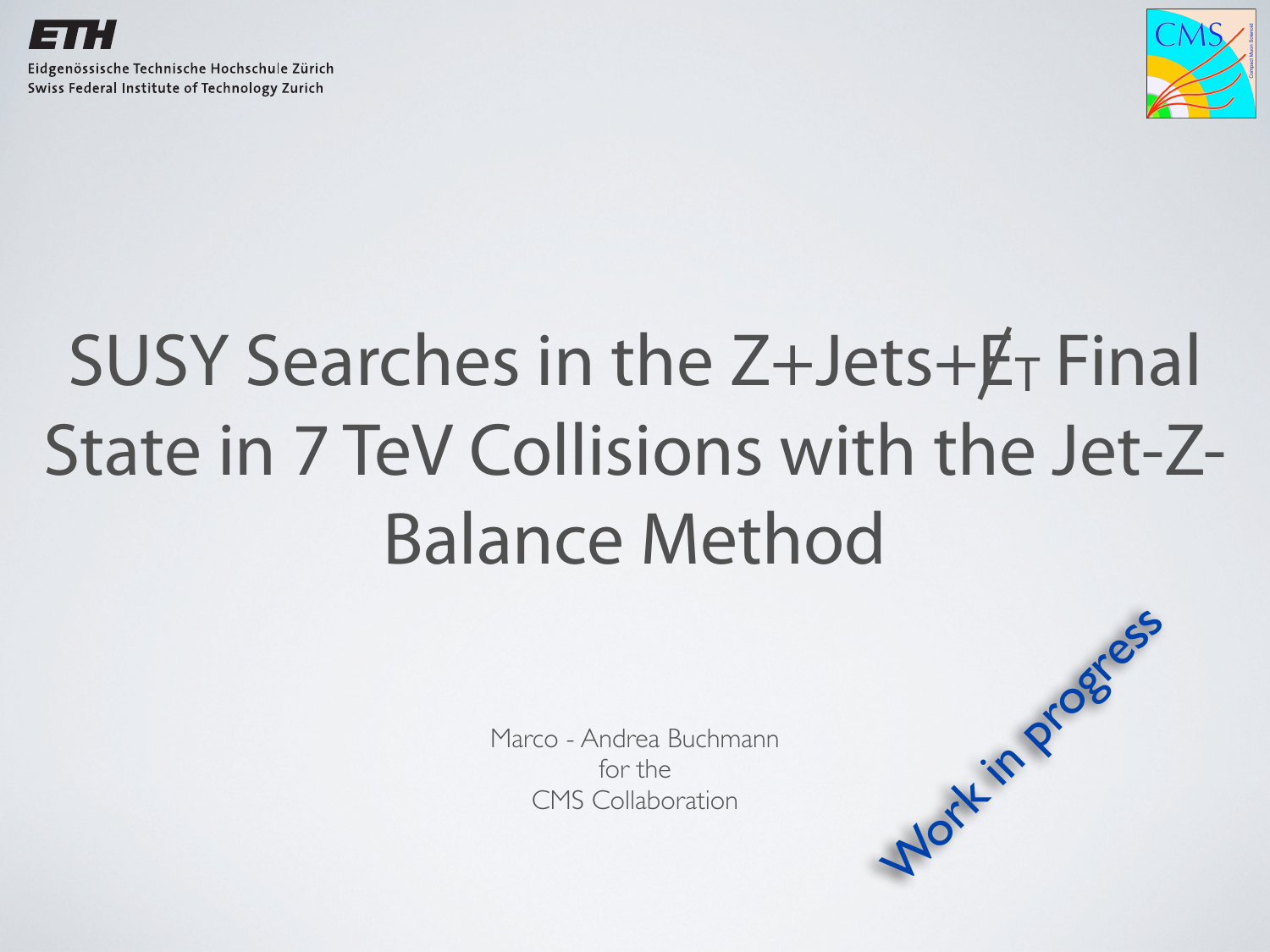



### JET-Z BALANCE

- Search in the Z+Jets+MET final state (clean signature for new physics searches), with  $Z \rightarrow ee$  or  $\mu\mu$
- •Selecting events with ≥3 jets and two leptons with a mII in Z peak region
- •Two major backgrounds:
	- •Z+Jets with artificial MET

•Top decays with accidental m<sub>ll</sub> mass •Define JZB

$$
JZB = |\sum_{jets}\vec{p}_T| - |\vec{p}_T^Z|
$$

•High discriminative power

- •Z+Jets evenly populate left and right side
- •Use data control samples

![](_page_1_Figure_13.jpeg)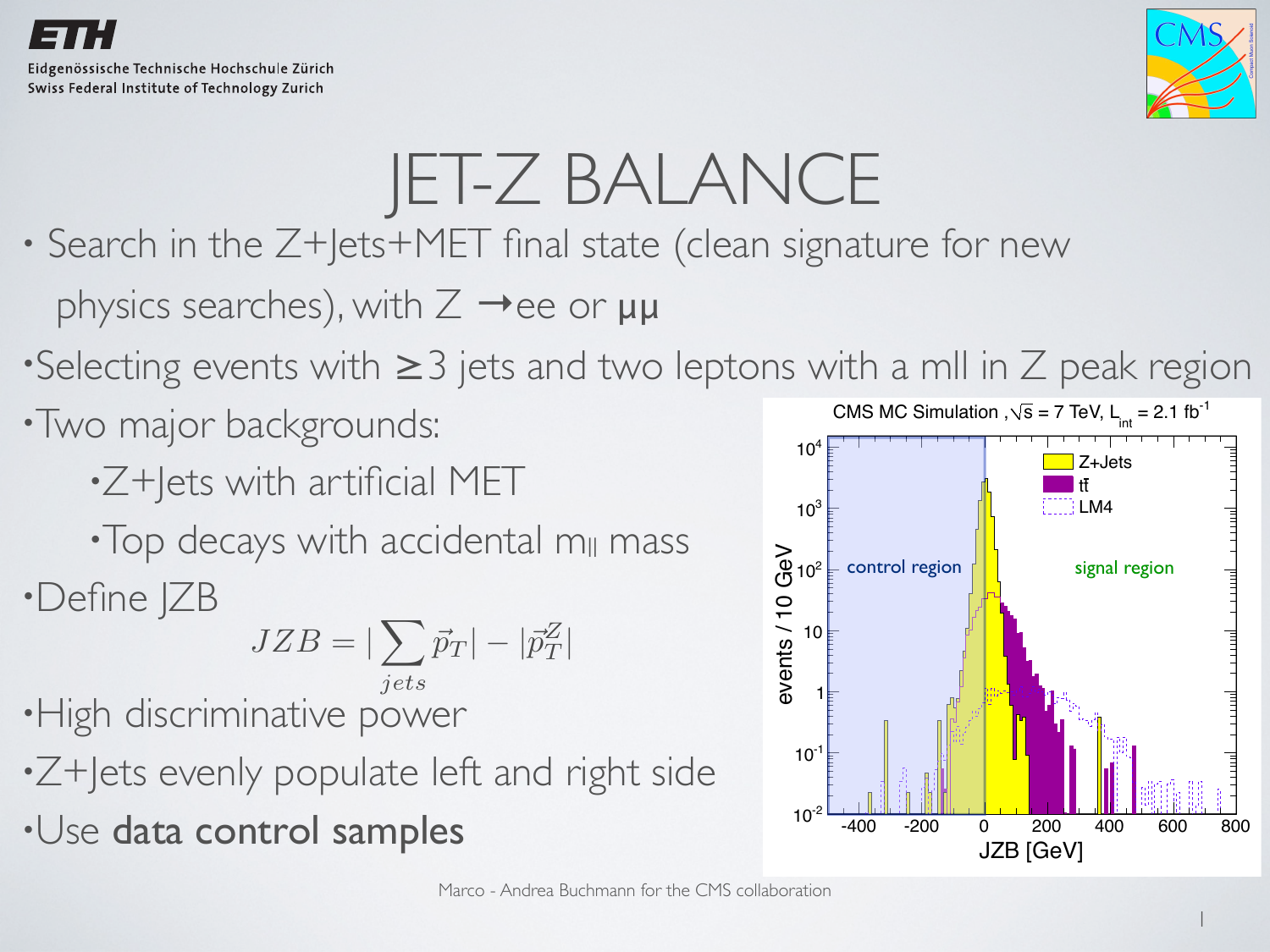![](_page_2_Picture_0.jpeg)

![](_page_2_Picture_2.jpeg)

2

# JET-Z BALANCE

- Background prediction:
	- •Consists of two components, background *with* a Z and bg *without* a Z
	- •B w/o Z prediction based on three control samples to improve statistics
- •Compare prediction with observation
- •Do this three times: **SM backgrounds**, SM + SUSY, and finally data

![](_page_2_Figure_9.jpeg)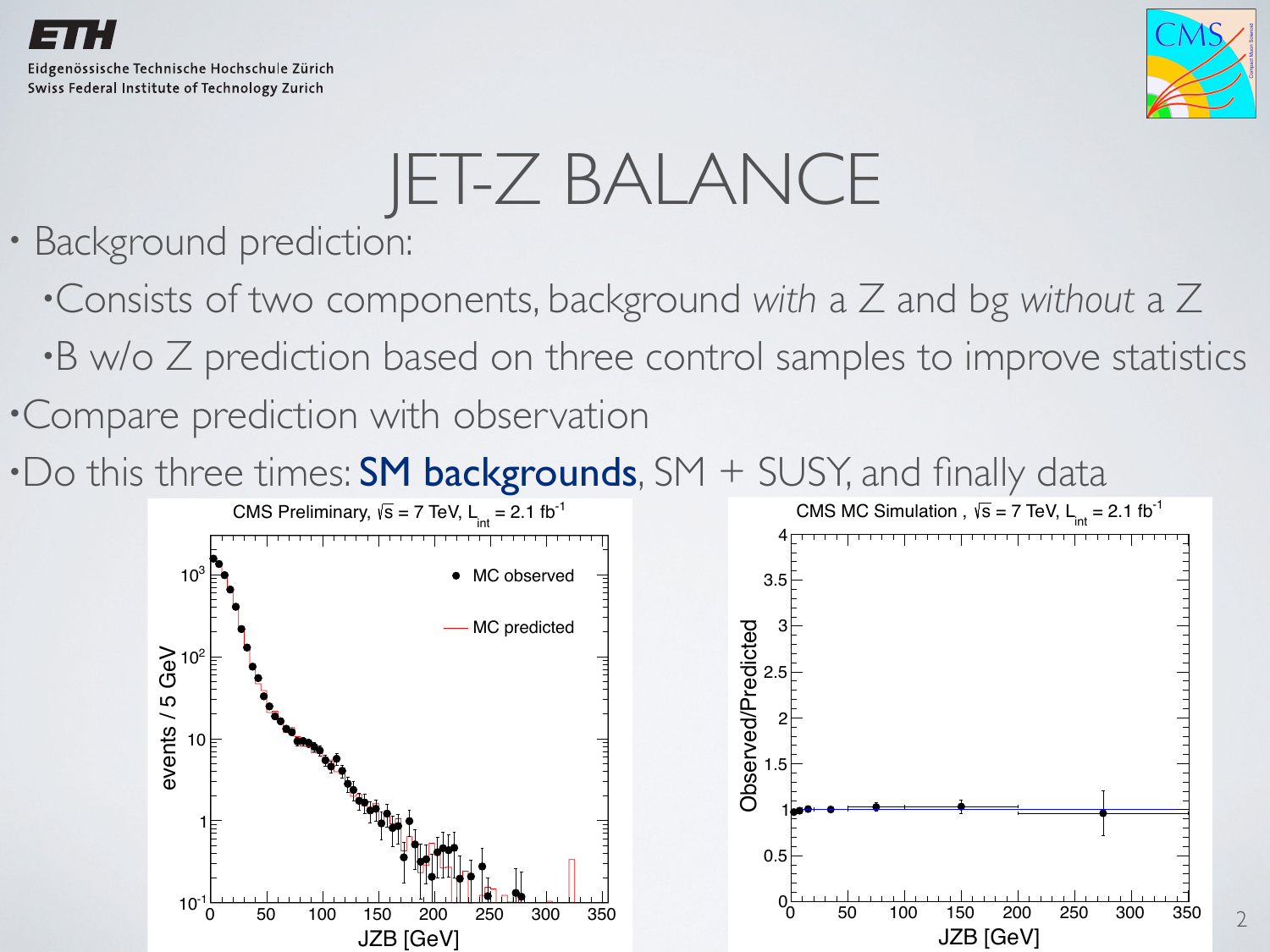![](_page_3_Picture_0.jpeg)

![](_page_3_Picture_2.jpeg)

# JET-Z BALANCE

- Background prediction:
	- •Consists of two components, background *with* a Z and bg *without* a Z
	- •B w/o Z prediction based on three control samples to improve statistics
- •Compare prediction with observation
- •Do this three times: SM backgrounds, SM+SUSY, and finally data

![](_page_3_Figure_9.jpeg)

![](_page_3_Figure_10.jpeg)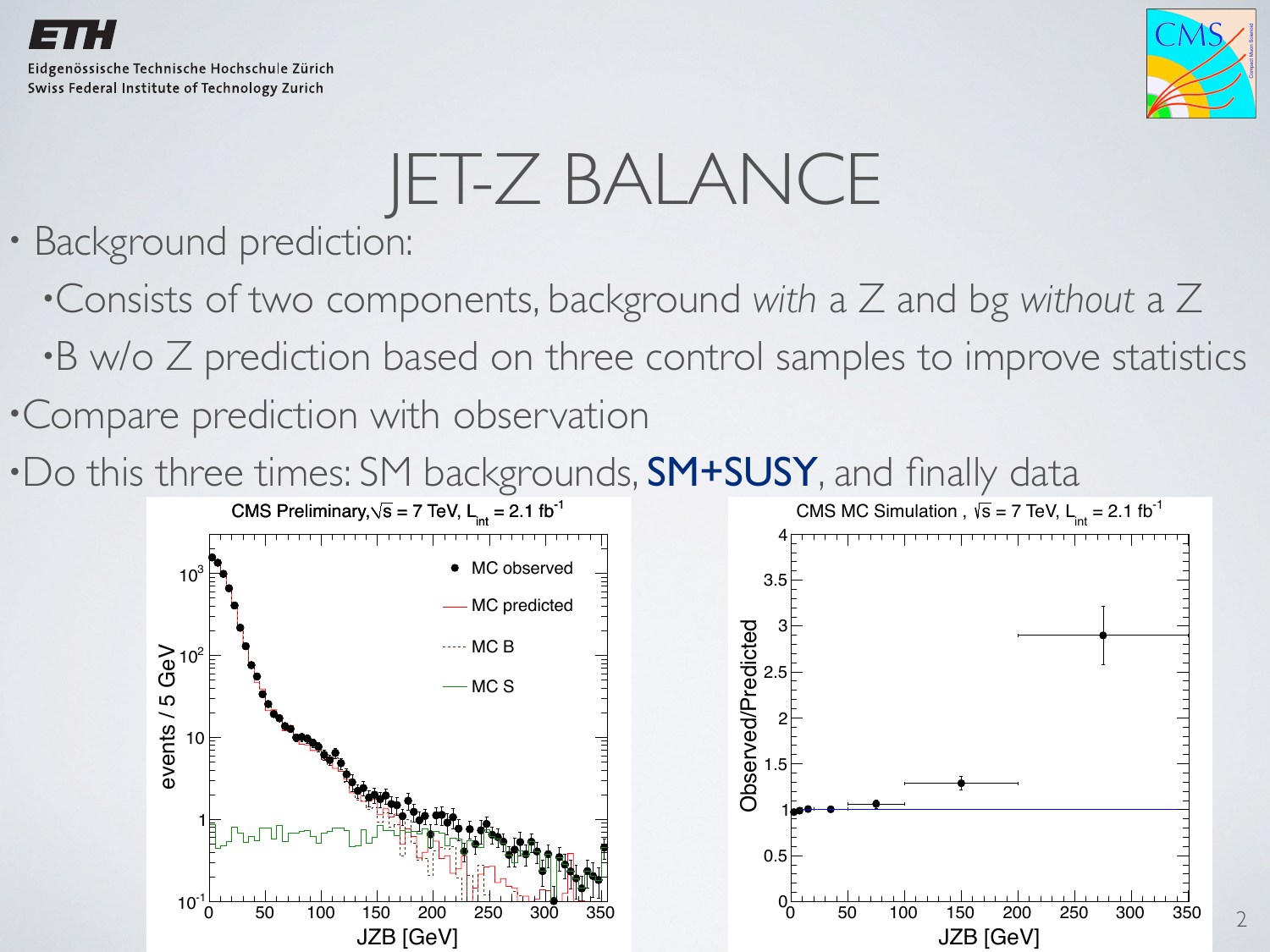![](_page_4_Picture_0.jpeg)

![](_page_4_Picture_2.jpeg)

# JET-Z BALANCE

- Background prediction:
	- •Consists of two components, background *with* a Z and bg *without* a Z
	- •B w/o Z prediction based on three control samples to improve statistics
- •Compare prediction with observation
- $\cdot$  Do this three times: SM backgrounds, SM  $+$  SUSY, and finally data

![](_page_4_Figure_9.jpeg)

![](_page_4_Figure_10.jpeg)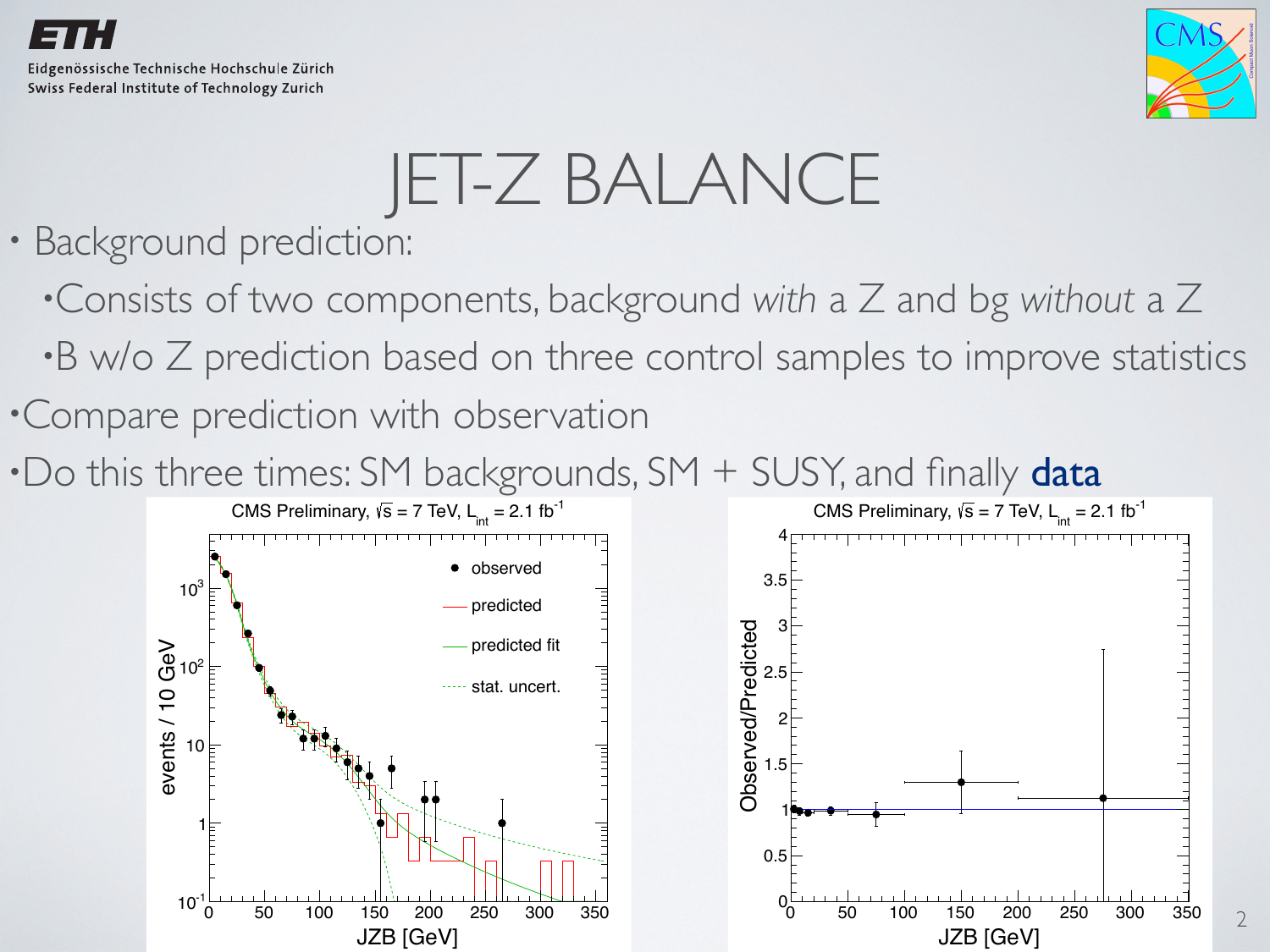![](_page_5_Picture_0.jpeg)

![](_page_5_Picture_2.jpeg)

#### JET-Z BALANCE

• Define three search regions (JZB>50,100,150 GeV) for which the

predicted and observed yields are compared:

| Region          | Observed events | Prediction                           |
|-----------------|-----------------|--------------------------------------|
| $ ZB > 50$ GeV  | 68              | $164 \pm 10$ (stat) $\pm 42$ (sys)   |
| $ ZB > 100$ GeV |                 | $37 \pm 4$ (stat) $\pm 10$ (sys)     |
| $ ZB > 150$ GeV |                 | $7.0 \pm 1.5$ (stat) $\pm 2.1$ (sys) |

•In the absence of any significant excess, upper limits are set on two benchmark points

| Scenario |          |          | $ ZB > 50$ GeV $ ZB > 100$ GeV $ ZB > 150$ GeV cross section |           |
|----------|----------|----------|--------------------------------------------------------------|-----------|
| IM4      | 7.4pb    | $3.8$ pb | 1.9 <sub>pb</sub>                                            | $2.53$ pb |
| I M8     | $7.9$ pb | 4.2pb    | 2.0 <sub>pb</sub>                                            | $1.03$ pb |

Ref: [PAS-SUS-11-019: Search for Physics Beyond the Standard Model in Z+Jets+MET events at the LHC](http://cdsweb.cern.ch/record/1401919?ln=en) (2.1 fb<sup>-1</sup>) [PAS-SUS-11-012: Search for Physics Beyond the Standard Model in Z+Jets+MET events at the LHC](http://cdsweb.cern.ch/record/1356592?ln=en) (191 pb<sup>-1</sup>) [PAS-SUS-10-010: Search for Physics Beyond the Standard Model in Z+Jets+MET events at the LHC](http://cdsweb.cern.ch/record/1354224?ln=en) (34 pb<sup>-1</sup>)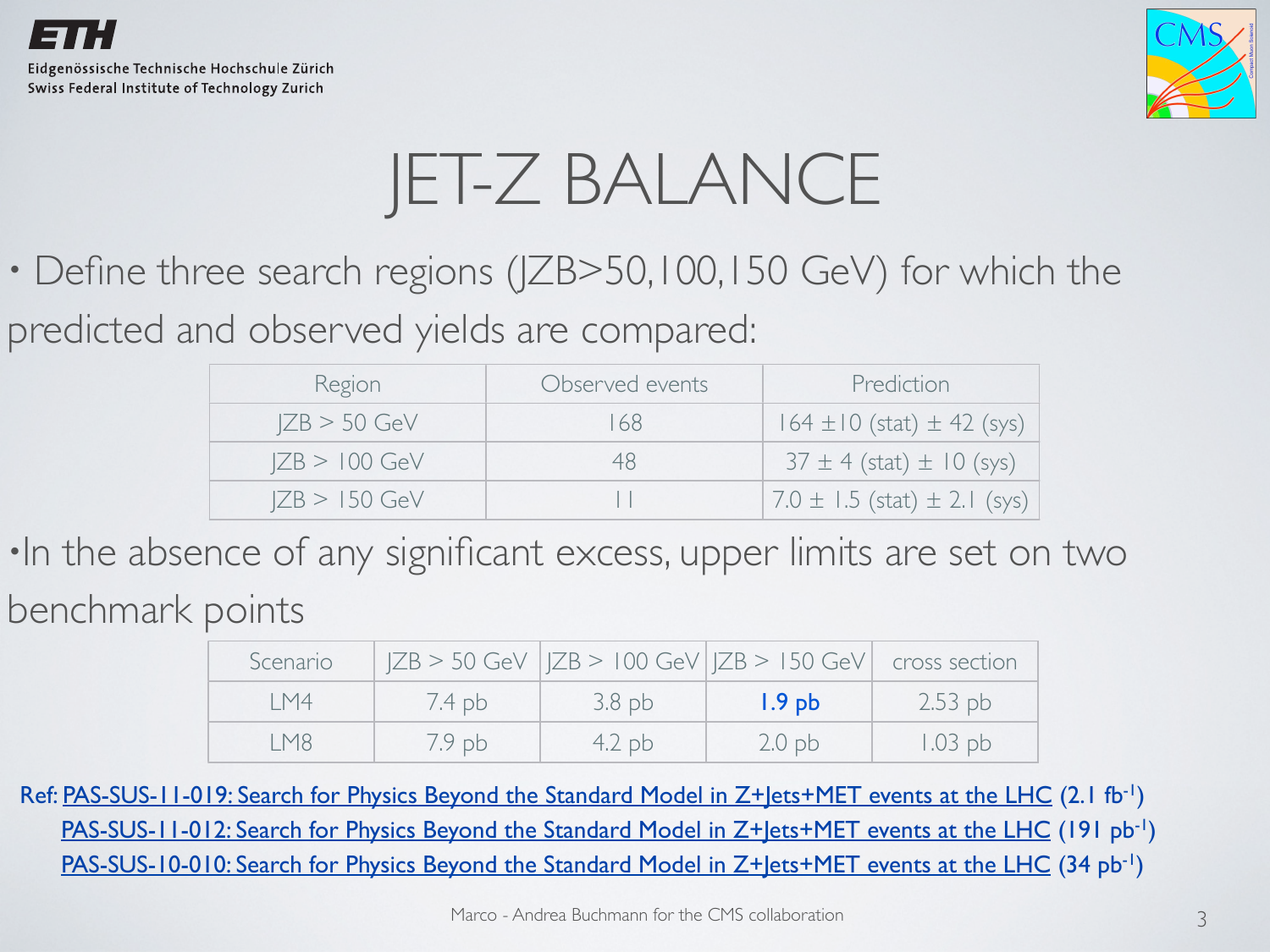![](_page_6_Picture_0.jpeg)

![](_page_6_Picture_2.jpeg)

#### BACKUP

Marco - Andrea Buchmann for the CMS collaboration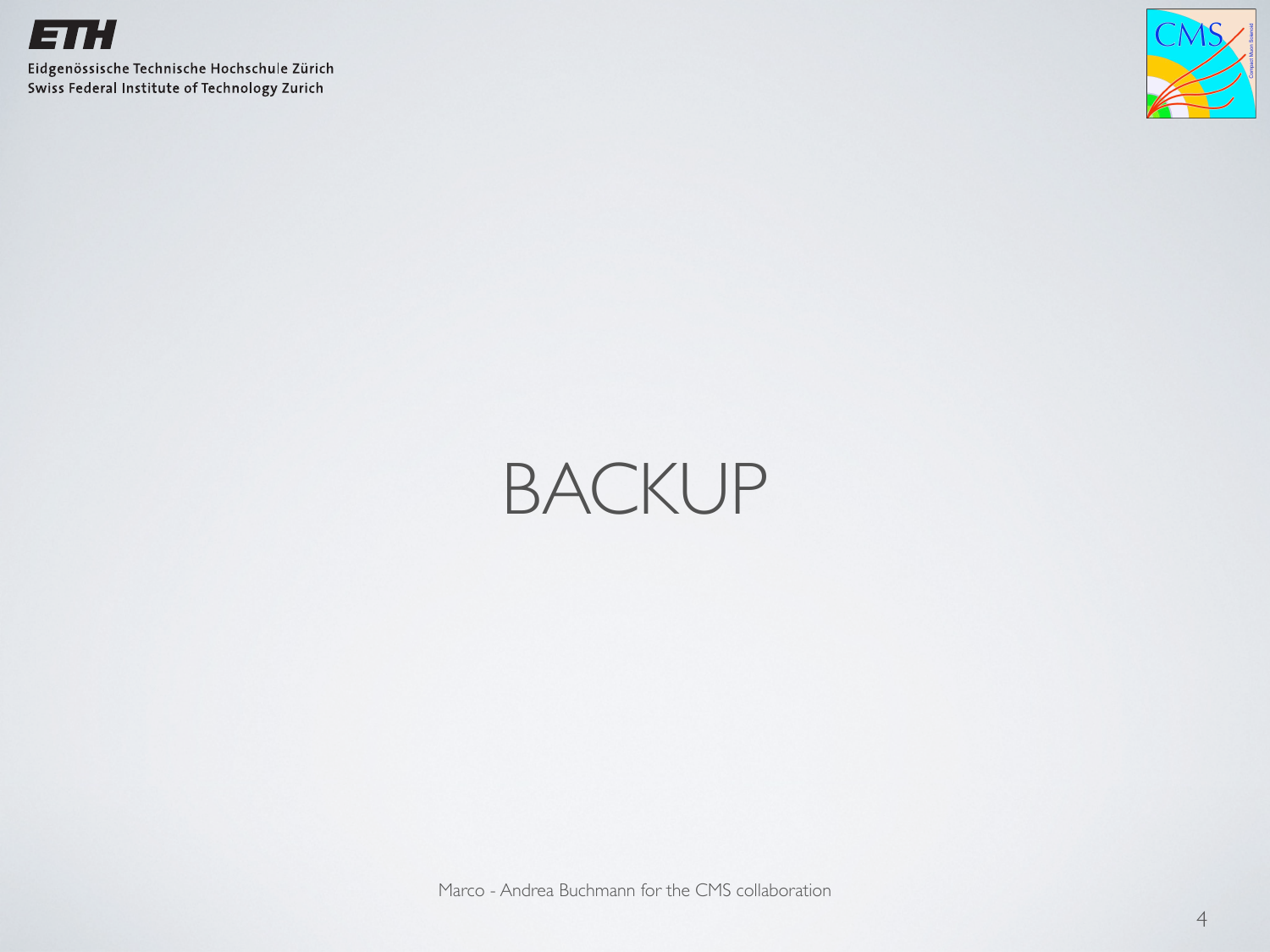![](_page_7_Picture_0.jpeg)

![](_page_7_Picture_1.jpeg)

#### CONTROL REGIONS

•Split up according to relative lepton flavor and dilepton mass:

- •Define 20 GeV Z mass peak window ( $|m_{\parallel}$ -m<sub>Z</sub> $|$ <20 GeV) and sidebands
- •The three control regions for the top production prediction are:
	- •Opposite flavor, mll in Z mass peak
	- •Same flavor, mll in sidebands
	- •Opposite flavor, mll in sidebands
- •Control region for the Z+Jets estimate: same flavor Z peak JZB<0 region
- •Compare prediction with observation